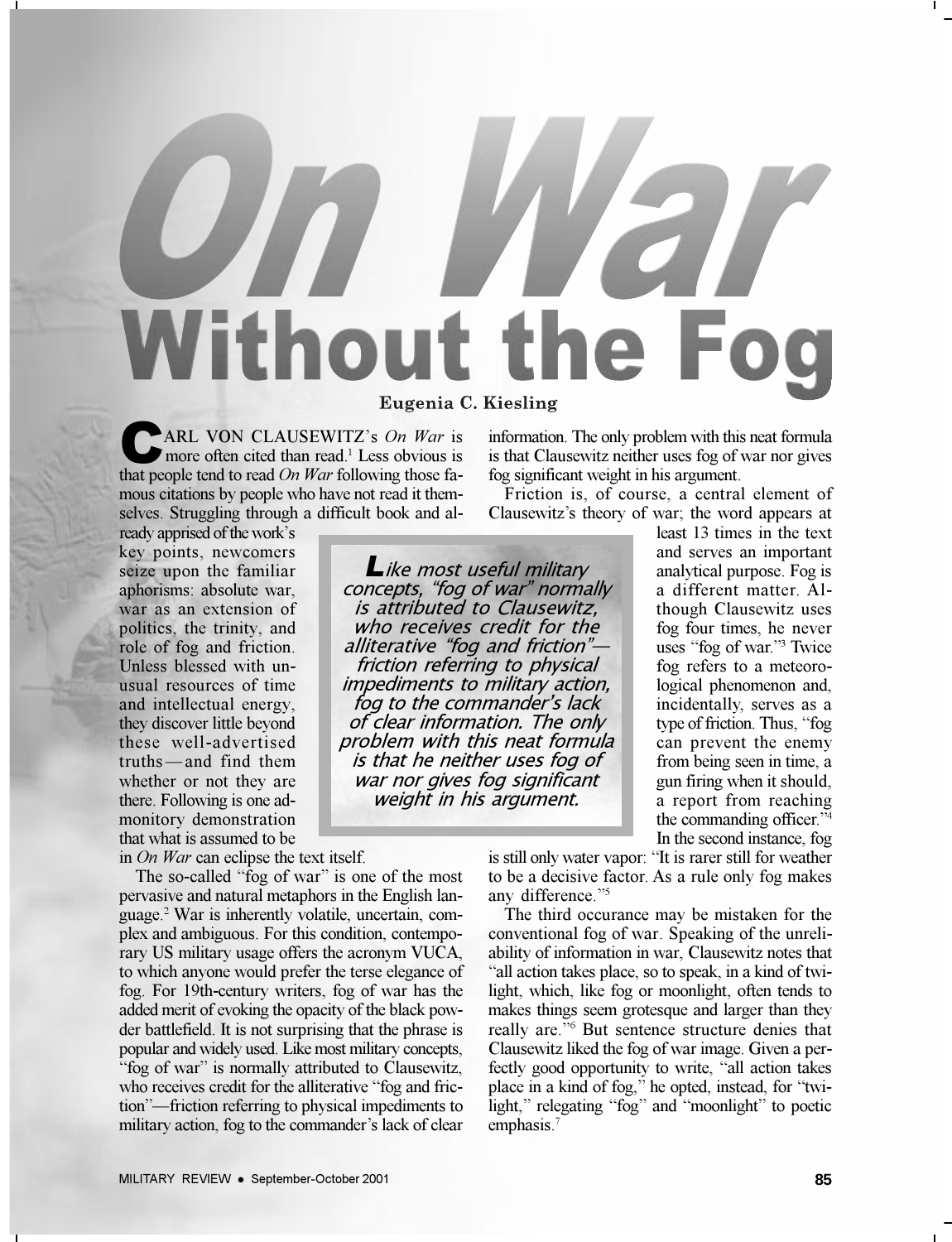**Lieutenant General Frederick M. Franks coordinating the movements of VII Corps from a Jump TAC M577 at 0700, 27 February 1991.**

US Army

Only one passage in *On War* employs "fog" to describe war's ambiguities. Discussing "military genius" in chapter 3 of book I, Clausewitz writes that war is the realm of uncertainty; three quarters of the factors on which action is based are wrapped in a fog of greater or lesser uncertainty."<sup>8</sup> The fog metaphor, however apt, is not important in Clausewitz's analy-

sis. He does not suggest uncertainty is more important than the other factors—danger, exertion, suffering, chance—or than their antidotes—*coup d'oeil* and determination. Indeed, Clausewitz swiftly shifts subject; most of the chapter on military genius treats, at great length, the commander's character.

The latter two passages certainly do not give fog the weight necessary to justify the fog and friction scheme commonly ascribed to him. If Clausewitz had wished to use the word "fog" to describe the vagueness, uncertainty, ambiguity and chaos of war, he could have done so in the chapter "Intelligence" in War," a chapter in which, suggestively, he eschews the fog metaphor.<sup>9</sup> In short, *On War* does not justify the modern tendency to speak of fog and fric-

*R*ejecting the friction-fog dichotomy allows a better understanding of what Clausewitz actually means by friction. Instead of mental fog and physical friction, he guides us to see two different forms of friction. On one hand, friction encompasses the physical difficulties of moving and fighting armies. On the other, he links friction with intangible factors—fear, physical hardship and problems of information that hamper the military commander.

tion. Instead, Clausewitz identifies four central elements in his "Concluding Observations": physical exertion, intelligence, friction and danger. These four, he concludes, "can be grouped into a single concept of general friction."<sup>10</sup>

That Clausewitz never mentions the fog of war does not mean that he would deny the importance of the ideas subsumed to-

day under the phrase. On the contrary, uncertainty is central to Clausewitz's argument. In fact, separating fog from friction actually weakens his claims: friction becomes the purely physical hindrances to military action and fog the confusion that arises from absent, misleading or contradictory intelligence. This distinction is alien both to the text and to the spirit of Clausewitz's argument.

Rejecting the friction-fog dichotomy allows a better understanding of what Clausewitz actually means by friction. Instead of mental fog and physical friction, he guides us to see two different forms of friction. On one hand, friction encompasses the physical difficulties of moving and fighting armies.<sup>11</sup> On the other, he links friction with intangible fac